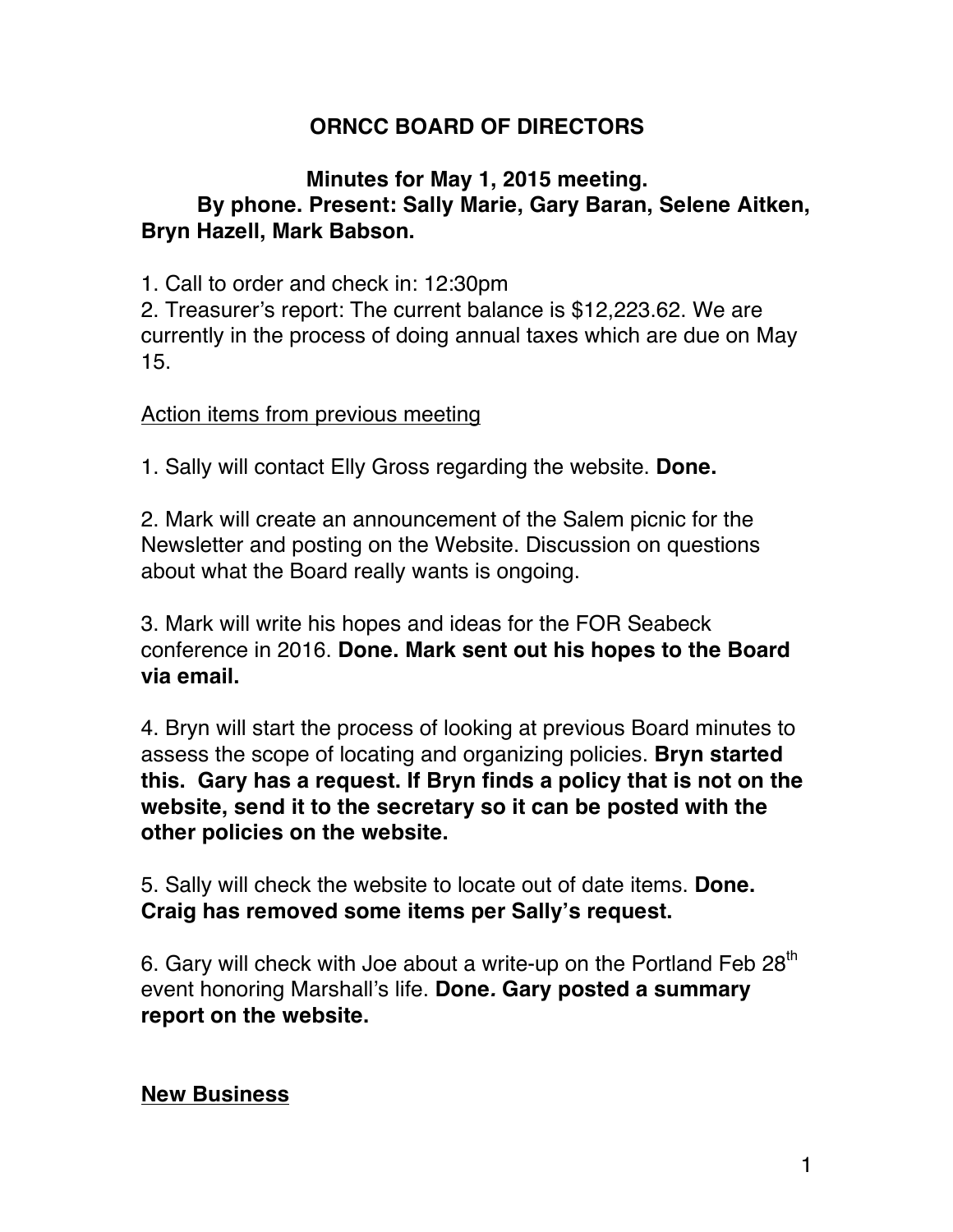### **a. April 9 event in Eugene.**

About 35-40 people attended. Very nice venue.

10 people said they would lead practice groups.

A Google group is being formed.

There are at least 3 leaderful groups currently going.

Another meeting in May will continue the momentum.

Empathy tent at the Saturday market idea is taking shape and will be implemented.

**Action item:** Bryn will put a summary together and send to Selene posting on the Website.

### **b. April 9 IIT in Gaston, OR.**

Selene reported on her visit to the IIT.

# **c. September picnic. Date is September 26, 2015**

The primary purpose of this picnic is to offer people in the Salem area NVC community an opportunity to connect with each other. Others interested in NVC are also welcome to attend the picnic. Open Space Technology may be used part of the day.

The picnic will be an ORNCC sponsored event and ORNCC will cover expenses. ORNCC Board members Mark Babson, Gary Baran and Bryn Hazell are committed to attend.

**Action Item:** Mark will ask Salem folks to be responsible for set up, and for organizing the picnic.

**Action item:** Mark will send a notice about the picnic to the Board for feedback. He will then send it to Sarah Peyton so she can put it in the newsletter.

Selene will forward it to Craig who will post it on the website.